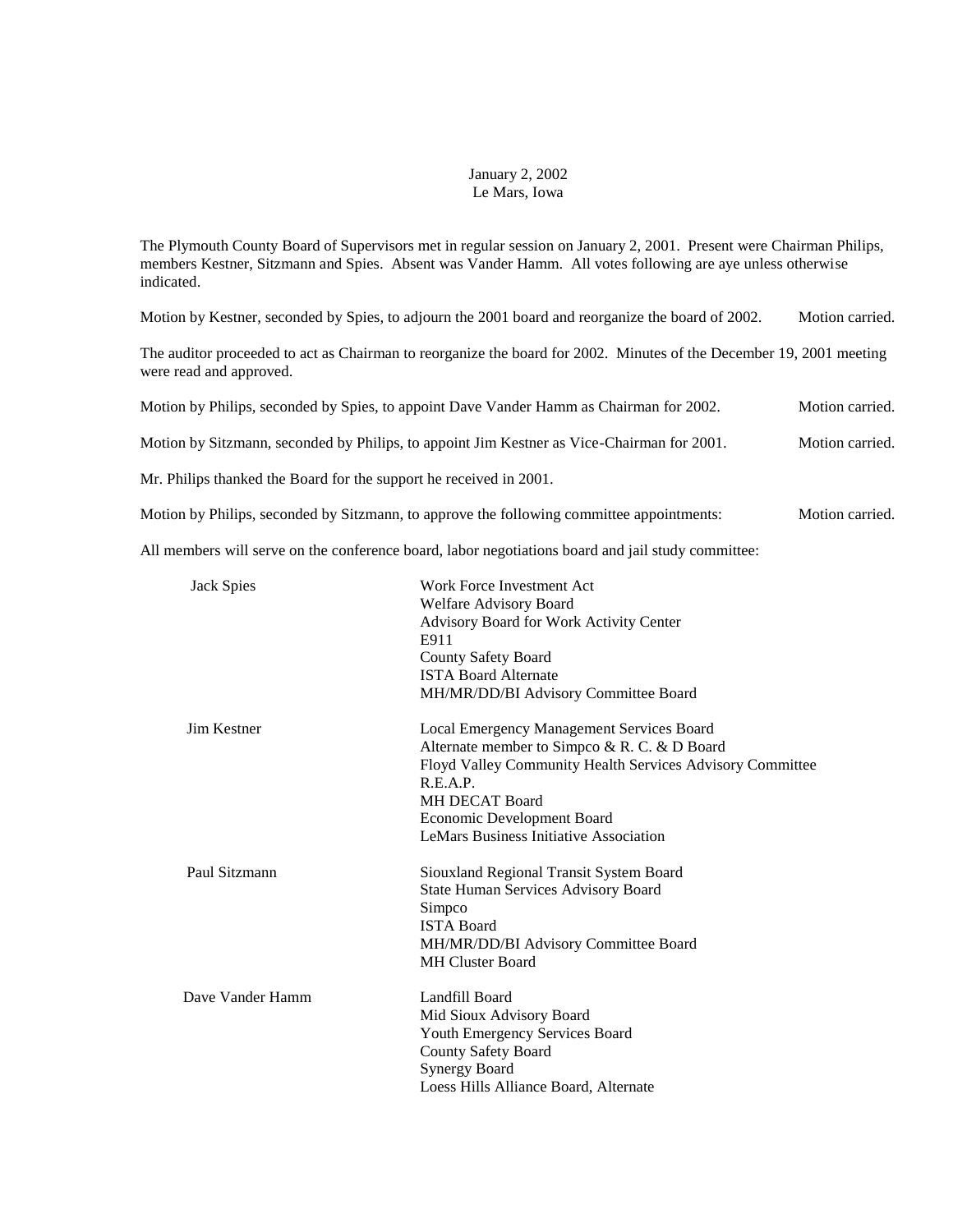Richard Philips Plains Area Mental Health Board MH/MR/DD/BI Advisory Committee Board Siouxland Regional Housing Authority Board Work Activity Center & Sheltered Workshop Representative on R. C. & D Board 3<sup>rd</sup> Judicial District Dept of Correctional Services Big Sioux Corridor Board Loess Hills Alliance Board

Motion by Spies, seconded by Philips, authorizing auditor to pay bills: Claims and salaries for 2002 express freight and postage for all offices, time sheets for the warehouse. These bills, claims and salaries are to be paid when the auditor is satisfied that the same is due the claimant. Motion carried. Motion carried.

Motion by Sitzmann, seconded by Philips, to adopt the following resolution:

#### *RESOLUTION 010202*

*WHEREAS,* Chapter 120.1 of the 1993 Code of Iowa allows the County as governing body to delegate its investment authority under the provisions of this chapter, to the treasurer or other financial officer of the governmental unit, who shall thereafter be responsible for handling investment transactions until such delegation of authority is revoked.

 *THEREFORE,* the Board of Supervisors of Plymouth County hereby appoints Linda Dobson as the financial officer to invest idle funds not needed for immediate use in time certificates of deposit in approved depositories or in investments permitted by section 128.10. Ayes---Spies, Sitzmann, Kestner and Philips. Motion carried.

Motion by Philips, seconded by Spies, approving a resolution naming depositories for 2002. Ayes---Spies, Sitzmann, Kestner and Philips. Motion carried.

Motion by Spies, seconded by Sitzmann, to adopt the following resolution:

#### *RESOLUTION 010302*

*WHEREAS*, the first regular session of the 64<sup>th</sup> General Assemble of the State of Iowa enacted File #37 which reads in part. "The Board of Supervisors may authorize attendance at schools of instruction by county officers, appointees, and employees as the schools are called…"

 *NOW THEREFORE,* Be it resolved that the Board of Supervisors authorize each elected or appointed official to determine the schools of instruction that they will attend and also which employees may attend for the year 2002. Ayes-- Spies, Sitzmann, Kestner and Philips. (2003) 2003 12:30 Motion carried.

Motion by Philips, seconded by Sitzmann, to appoint the following appointments:

Dennis Binneboese as Weed Commissioner for 1 year; Claire Seibens as Board of Health to a 3 year term; Ray Lubben, Stuart Harris and Craig Anderson to Zoning Board for a 5 year term; Don Taylor and Gordon Tentinger to Veterans Affairs for a 3 year term; and Nancy Anderson to the Board of Adjustment for a 5 year term. Motion carried.

Motion by Spies, seconded by Philips, to appoint the following: LeMars Daily Sentinel and Remsen Bell Enterprise as official newspapers, and Akron Register Tribune and Kingsley News Times to share as one official newspaper for 2002. Motion carried.

Motion by Spies, seconded by Sitzmann, to appoint the following as members of the Compensation Commission for 2002:

# *REAL ESTATE BROKERS FINANCE OFFICERS*

Don Feauto Don Dickman Jim Klein Kevin Eekhoff Darrell Lancaster Roger Schmid Phyllis Van Evera Dave Augustine Daniel Pick Ross Harden Richard Janssen Mary Jane Schindel Elsie Stabe Tom Maser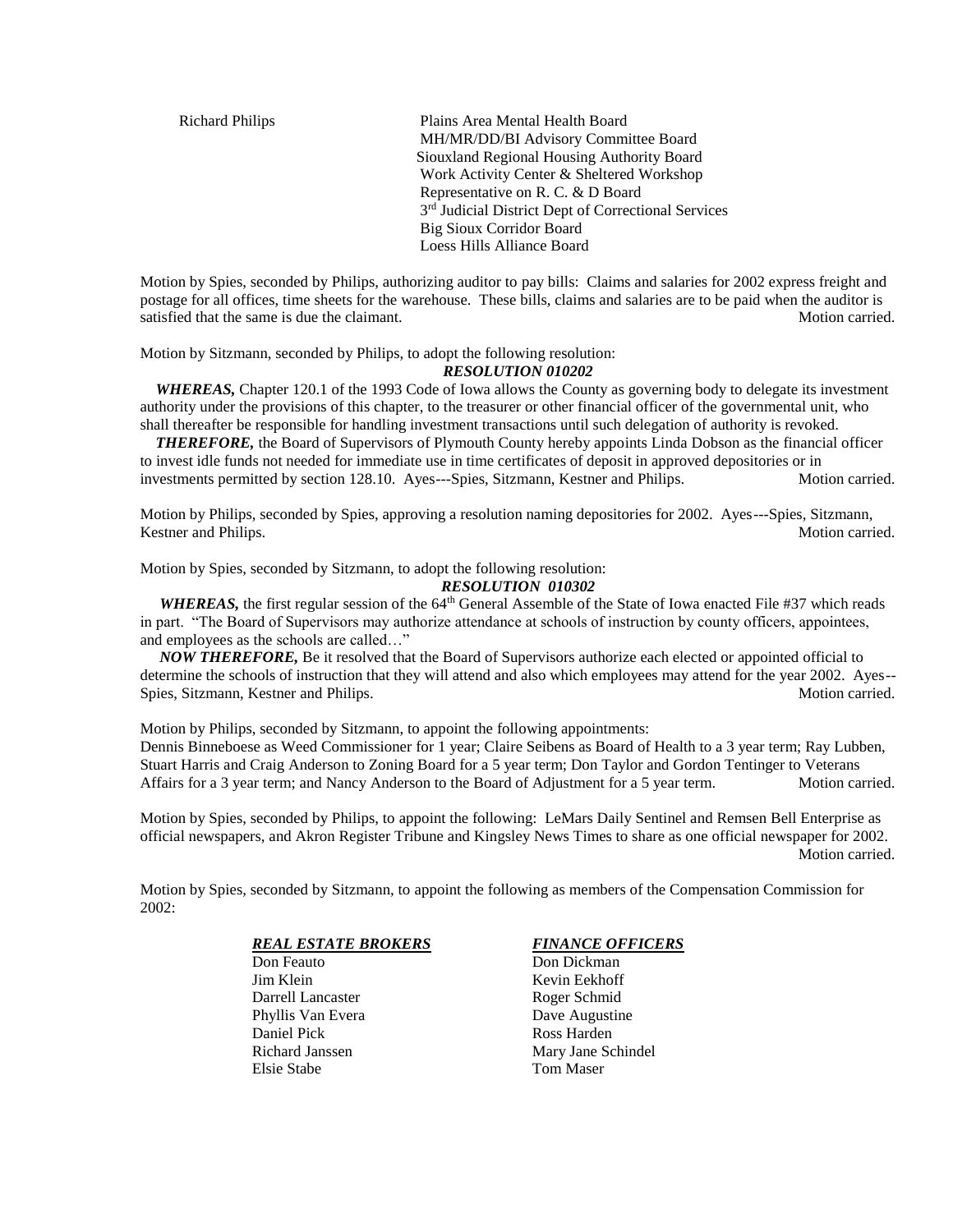| AGRICULTURAL LAND OWNERS |
|--------------------------|
| Kent Brown               |
| D.J. Hartman             |
| Richard Roder            |
| Ralph Taylor             |
| <b>Stanley Anderson</b>  |
| Jim Rohlfsen             |

## *AGRICULTURAL LAND OWNERS CITY LAND OWNERS*

Gerald Augustine Ron Schroeder Monte Hartman **Steve Saunders** Jerry Scholten Gary Hunwardsen Motion carried.

Motion by Sitzmann, seconded by Spies, to approve *Resolution 010502*, appointing Richard Philips as Commissioner of the Governing Body of the Siouxland Regional Housing Authority. Ayes---Sitzmann, Spies, Kestner and Philips.

Motion carried.

Motion by Spies, seconded by Philips, to authorize the Vice-Chairman to sign a 3-year contract with Plymouth County Sheriff's Department Employers Association. Ayes---Philips, Spies, Sitzmann and Kestner. Motion carried.

Wayne Marty made a request for the museum for 2001 tax year.

Motion by Sitzmann, seconded by Philips, to name Ruan Security Corporation as the underwriter for the local option Motion carried.

Motion by Spies, seconded by Philips, to approve an application for construction on county road right of way for Quest Communications in Section 2 and Section 11 of Perry Township. Motion carried.

Motion by Sitzmann, seconded by Philips, to purchase a caterpillar 140H motor grader for \$183,722.00 with a trade in of a 1985 caterpillar 140G of \$34,000.00, making the net cost \$149,722.00, payable in the 2002-03 budget year. Motion carried.

The Vice-Chairman appointed Paul Sitzmann as the board review appraiser for project #BROS CO75 (78)—8J-75.

Mid-Sioux presented the Board with their budget request.

|                                             |              | Employee payroll withholding                | \$16,057.76  |
|---------------------------------------------|--------------|---------------------------------------------|--------------|
| The Board approved the following claims per |              |                                             |              |
| Payroll dated December 21, 2001:            |              | Paid from E911 Fund                         |              |
|                                             |              | Shawn Olson, wages                          | \$<br>101.25 |
| Paid from General Basic Fund                |              | Lisa Knutson, wages                         | 187.00       |
| Martin Balmer, wages                        | \$<br>126.00 | Employer payroll withholding                | 38.62        |
| Jennifer Poeckes, wages                     | 178.50       | Employee payroll withholding                | 32.72        |
| K. VandeVegte, wages                        | 207.00       |                                             |              |
| Angela Gross, wages                         | 28.00        | The Board approved the following claims per |              |
| Carrie Radloff, wages                       | 50.38        | Payroll dated December 31, 2001:            |              |
| Anna Rohmiller, wages                       | 624.96       |                                             |              |
| Leonard Flack, wages                        | 64.00        | Paid from General Basic Fund                |              |
| Mary Jo Sitzmann, wages                     | 894.20       | Brian Reis, wages                           | \$<br>207.00 |
| Employer payroll withholding                | 291.72       | Dawn Fifita, wages                          | 25.65        |
| Employee payroll withholding                | 528.72       | Larry Radloff, wages                        | 96.78        |
|                                             |              | Tom Schneider, wages                        | 103.50       |
| Paid from Rural Services Basic Fund         |              | Don Jennings, wages                         | 50.40        |
| C. Gordon Greene, wages                     | \$<br>422.72 | Employer payroll withholding                | 39,793.70    |
| Employer payroll withholding                | 56.65        | Employee payroll withholding                | 22,296.81    |
| Employee payroll withholding                | 91.84        |                                             |              |
|                                             |              | Paid from MH-DD Services Fund               |              |
| Paid from Secondary Road Fund               |              | Employer payroll withholding                | \$<br>700.82 |
| Gordon Criswell, wages                      | \$<br>227.10 | Employee payroll withholding                | 386.66       |
| Employer payroll withholding                | 33,488.66    |                                             |              |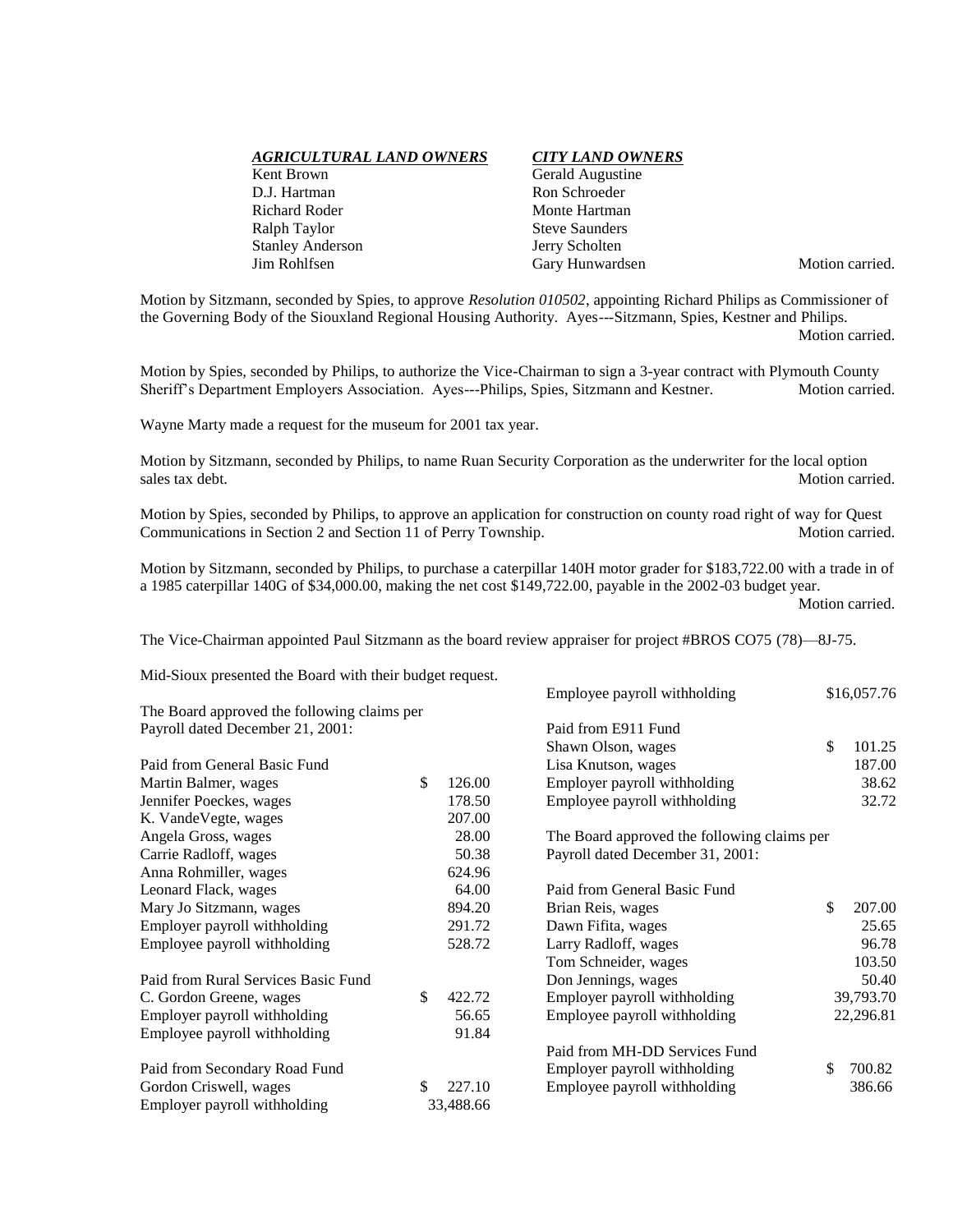| Paid from Secondary Road Fund<br>Employer payroll withholding<br>Employee payroll withholding             |    | \$ 3,901.36<br>2,839.84 |
|-----------------------------------------------------------------------------------------------------------|----|-------------------------|
| Paid from Economic Development Fund<br>Employer payroll withholding<br>Employee payroll withholding       | \$ | 950.61<br>521.38        |
| Paid from Local Emergency Management Fund<br>Employer payroll withholding<br>Employee payroll withholding | S  | 167.51<br>465.29        |
| Paid from Co Assessor Agency Fund<br>Employer payroll withholding<br>Employee payroll withholding         |    | \$4,018.59<br>2,497.65  |
| The Board approved the following claims per<br>Warrant register dated January 2, 2002:                    |    |                         |
| <b>GENERAL BASIC</b><br><b>Board of Supervisors</b>                                                       |    |                         |
| James Kestner, mileage & registration                                                                     | \$ | 35.70                   |
| Kingsley News Times, proceedings                                                                          |    | 170.21                  |
| Jack Spies, ISAC registration                                                                             |    | 15.00                   |
| Auditor                                                                                                   |    |                         |
| Fidlar Doubleday, software maintenance                                                                    |    | \$2,000.00              |
| K. Kae Meyer, mileage                                                                                     |    | 20.70                   |
| Option 1, mapping maintenance                                                                             |    | 520.00                  |
| Red's Printing, pre-printed envelopes                                                                     |    | 219.40                  |
| Treasurer                                                                                                 |    |                         |
| Red's Printing, printing costs                                                                            | \$ | 139.61                  |
| <b>County Attorney</b>                                                                                    |    |                         |
| Red's Printing, office supplies                                                                           | \$ | 101.30                  |
| Mark Sturgeon, transcript                                                                                 |    | 87.00                   |
| Sheriff                                                                                                   |    |                         |
| Freestyle, photo supplies                                                                                 | \$ | 200.99                  |
| MOCIC, membership fees                                                                                    |    | 100.00                  |
| Nuebel Chevrolet, vehicle repairs                                                                         |    | 356.60                  |
| Ply Co Sheriff, investigations                                                                            |    | 500.00                  |
| Red's Printing, office supplies                                                                           |    | 306.88                  |
| Rust's Western Shed, shipping costs                                                                       |    | 14.42                   |
| Sioux Sales Company, equipment                                                                            |    | 60.90                   |
| Standard Office, supplies, toner                                                                          |    | 93.51                   |
| Streicher's, Tac team equipment                                                                           |    | 169.95                  |
| VISA, ISSDA school expenses                                                                               |    | 148.58                  |
| <b>Conservation Board</b>                                                                                 |    |                         |
| NorthWest REC, electric                                                                                   | \$ | 207.56                  |
| <b>Correctional Services</b>                                                                              |    |                         |
| AD/Vantage, jail equipment                                                                                | \$ | 167.00                  |
| Wal-Mart, expenses                                                                                        |    | 44.34                   |

| <b>District Court</b><br>Clay Co Sheriff, services fees                   | \$<br>17.50    |
|---------------------------------------------------------------------------|----------------|
| Ply Co Sheriff, sheriff's fees                                            | 517.23         |
| Communications                                                            | \$             |
| Electronic Engineering, pager service                                     | 95.70          |
| McLeod USA, phone service                                                 | 306.44         |
| Mediacom, comm cntr service contract                                      | 54.71          |
| NorthWest REC, tower utilities<br>Union Co Electric Coop, tower utilities | 43.00<br>32.02 |
| Courthouse                                                                |                |
| Bomgaars, battery                                                         | \$<br>10.99    |
| O'Keefe Elevator, elevator inspection                                     | 126.04         |
| Ron's Electric, building repairs                                          | 62.58          |
| Juvenile Probation                                                        |                |
| LeMars Daily Sentinel, publication costs                                  | \$<br>64.10    |
| O/Brien Co Sheriff, sheriff's fees                                        | 69.00          |
| Tom Schneider, meals to transport                                         | 7.93           |
|                                                                           |                |
| <b>Local Emergency Management Services</b>                                |                |
| Local Emergency Mgmt Fund, allocation                                     | \$6,755.00     |
| Nondepartmental                                                           |                |
| C.A. Bartolozzi, ins reimb                                                | \$<br>38.63    |
| Barbara Braun, ins reimb                                                  | 11.40          |
| Kris Callahan, ins reimb                                                  | 56.38          |
| Linda Gaumnitz, ins reimb                                                 | 20.23          |
| Jolynn Goodchild, ins reimb                                               | 41.15          |
| Rick Groetken, ins reimb                                                  | 56.27          |
| Kurt Haage, ins reimb                                                     | 14.38          |
| Kara Harpenau, ins reimb                                                  | 37.20          |
| Terry Hodgson, ins reimb                                                  | 895.73         |
| Larry Hoffman, ins reimb                                                  | 30.80          |
| IMWCA, work comp prem #7                                                  | 5,277.00       |
| LeMars Insurance Agency, add'l coverage                                   | 241.00         |
| David Ludwigs, ins reimb                                                  | 349.34         |
| Mark Masuen, ins reimb                                                    | 6.81           |
| Arnold Meister, ins reimb                                                 | 45.45          |
| K. Kae Meyer, ins reimb                                                   | 27.31          |
| Loren Mosterd, ins reimb                                                  | 122.37         |
| Sharon Nieman, ins reimb                                                  | 27.70          |
| Darin Raymond, ins reimb                                                  | 97.59          |
| Brian Reis, ins reimb                                                     | 39.40          |
| Jill Renken, ins reimb                                                    | 47.88          |
| Dan Ruhland, ins reimb                                                    | 103.96         |
| Michelle Ryan, ins reimb                                                  | 132.31         |
| Ron Shuff, ins reimb                                                      | 361.60         |
| Jack Spies, ins reimb                                                     | 71.35          |
| Priscilla Strathman, ins reimb                                            | 7.20           |
| Allen Stusse, ins reimb                                                   | 30.48          |
| Floyd Waterbury, ins reimb                                                | 41.20          |
| MH-DD SERVICES FUND                                                       |                |